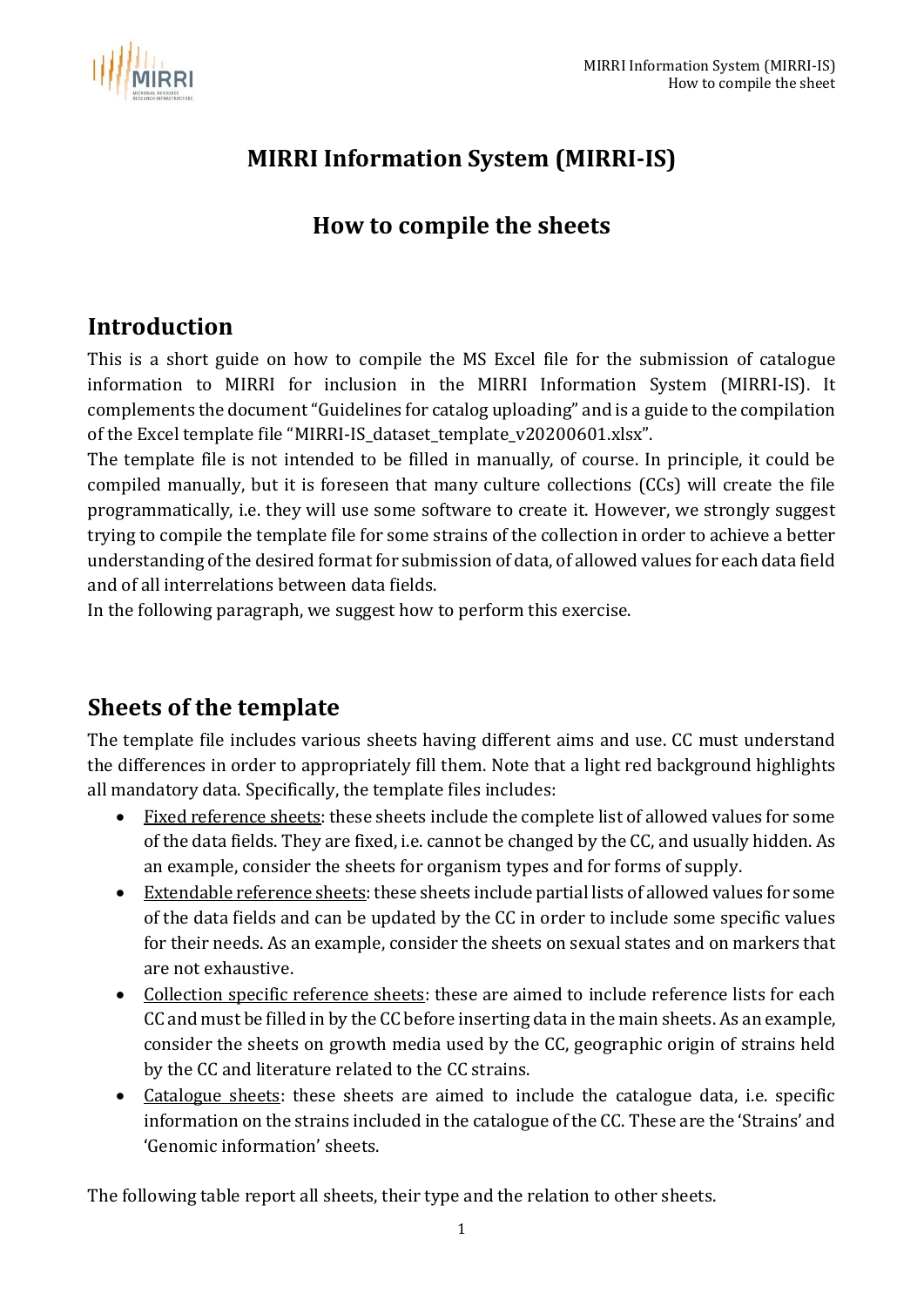

| <b>Sheet</b>   | <b>Data</b>                              | <b>Sheet type</b> | <b>Needed by</b> |
|----------------|------------------------------------------|-------------------|------------------|
| Resource types | List of organism types                   | Fixed reference,  | <b>Strains</b>   |
|                |                                          | hidden            |                  |
| Forms of       | List of forms of supply                  | Fixed reference,  | <b>Strains</b>   |
| supply         |                                          | hidden            |                  |
| Ploidy         | List of allowed values for ploidy        | Fixed reference,  | <b>Strains</b>   |
|                |                                          | hidden            |                  |
| Growth media   | List of growth media used by the CC      | Collection        | <b>Strains</b>   |
|                |                                          | specific          |                  |
|                |                                          | reference         |                  |
| Geographic     | List of origin localities for strains in | Collection        | <b>Strains</b>   |
| origin         | the CC                                   | specific          |                  |
|                |                                          | reference         |                  |
| Literature     | List of publications for the strains in  | Collection        | <b>Strains</b>   |
|                | the CC, excluded all publications        | specific          |                  |
|                | having a PMID or a DOI.                  | reference         |                  |
| Sexual state   | List of allowed values for the 'Sexual   | Extendable        | <b>Strains</b>   |
|                | state' field in the 'Strains' sheet      | reference         |                  |
| <b>Strains</b> | Data related to strains in the CC        | Catalogue         | Genomic          |
|                |                                          |                   | information      |
| Ontobiotope    | List of ontobiotope terms for the        | Fixed reference   | <b>Strains</b>   |
|                | relative field in the 'Strains' sheet    |                   |                  |
| <b>Markers</b> | List of marker names for the related     | Extendable        | Genomic          |
|                | field in the 'Genomic information'       | reference         | information      |
|                | sheet                                    |                   |                  |
| Genomic        | Data related to sequences for the        | Catalogue         | $\overline{a}$   |
| information    | strains in the CC                        |                   |                  |

# **Compilation steps**

Due to the interrelation between sheets, for a proper compilation of the CC specific file the following steps should be performed in order.

1. Make a copy

This is needed to preserve the original template file and keep it as a reference. There is not a standard naming convention, but we suggest that the name of the new file includes both the acronym of the collection and the date.

2. Complete the collection specific reference sheets Collection specific reference sheets must be compiled before inserting data in the 'Strains' sheet because they are used as a list of allowed values for some of its data fields.